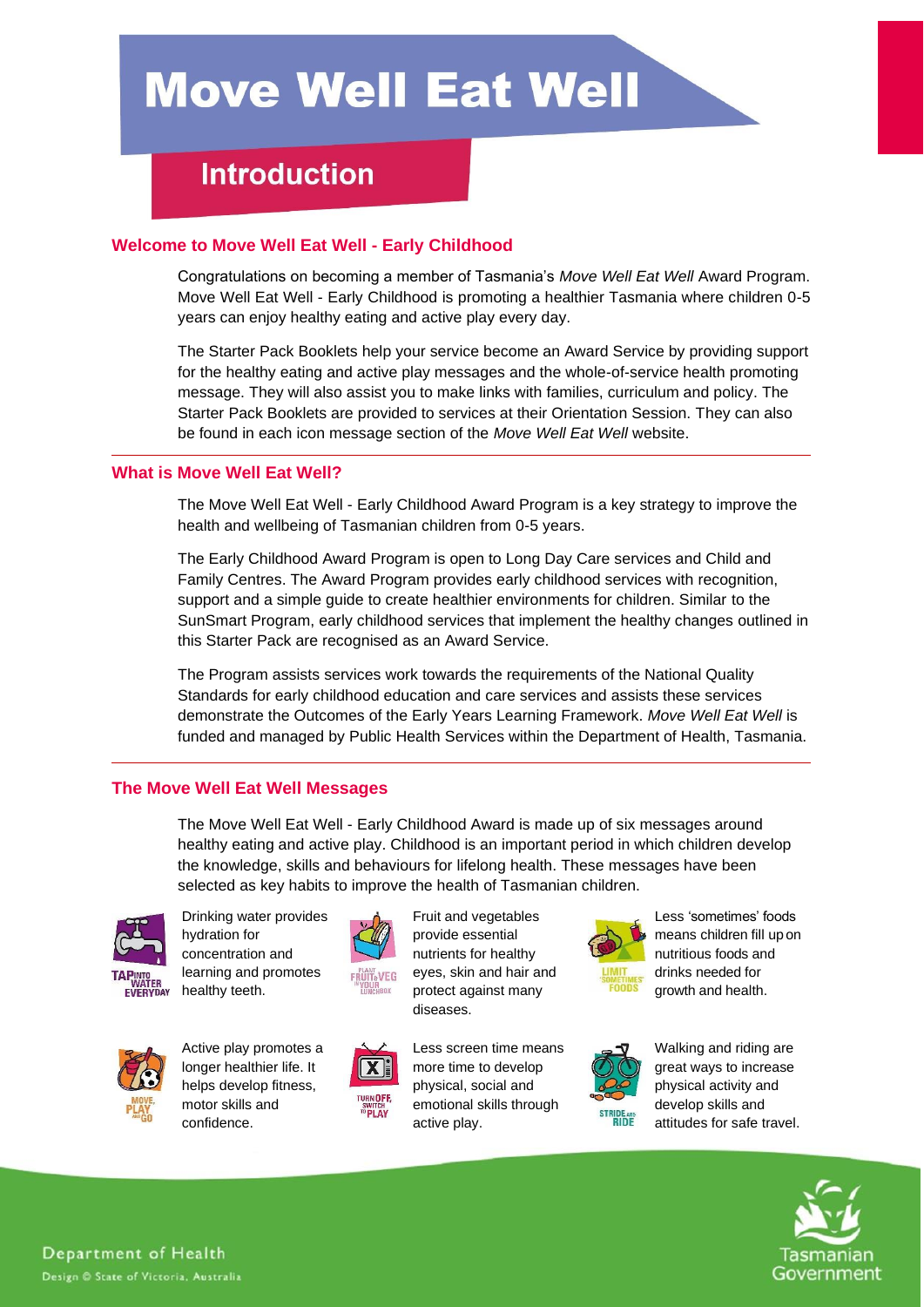# **The Move Well Eat Well Award Criteria**

 $\mathbf{r}$ 

 $\overline{a}$ 

 $\overline{a}$ 

 $\overline{a}$ 

The messages relate to Award criteria that represent the ways early childhood education and care services can make healthy eating and active play a positive, normal and easy part of every child's day. The criteria have been selected on the basis of evidence, expert opinion and health-related policies. When the Award criteria are met your setting is eligible to become a Move Well Eat Well - Early Childhood Award Service.

| <b>Message</b> | <b>Criteria</b>                                                                                                                                                                                                                                                                                                                                                                                                                                                                                       |
|----------------|-------------------------------------------------------------------------------------------------------------------------------------------------------------------------------------------------------------------------------------------------------------------------------------------------------------------------------------------------------------------------------------------------------------------------------------------------------------------------------------------------------|
|                | 1 Drinking water is available and accessible to children, both indoors and outdoors, at all<br>times (e. g. water bottles, water coolers, jugs).                                                                                                                                                                                                                                                                                                                                                      |
|                | 2a Exclusive breastfeeding is encouraged, with positive support, for babies up to 6 months.<br>Continued breastfeeding is also encouraged and supported beyond 6 months.<br>2b A variety of age-appropriate fruit and vegetables are served daily. For each occasion that<br>food is served, fruit and/or vegetables are offered. Fruit and vegetables are encouraged in<br>lunch boxes brought from home.<br><b>2C</b> Meal environments are planned to be positive, relaxed and social experiences. |
|                | $3a$ 'Sometimes' foods and drinks* are not included in planned menus and are discouraged in<br>lunch boxes sent from home.<br>30 'Sometimes' foods and drinks are not used as a reward, incentive or for comfort, and are<br>limited in the wider service environment.                                                                                                                                                                                                                                |
|                | 4. Daily child-initiated and adult-guided active play is a significant component of the<br>curriculum, and is consistent with the Australian 24 hour Movement Guidelines for the Early<br>Years (Birth to 5 years).                                                                                                                                                                                                                                                                                   |
|                | 5 Screen time (television/DVD/computers/electronic games) is not used or is limited in the<br>service, consistent with the Australian 24 hour Movement Guidelines for the Early Years (Birth<br>to 5 year).                                                                                                                                                                                                                                                                                           |
|                | 6 Age-appropriate walking, riding and road safety opportunities are provided as a regular<br>part of the curriculum.                                                                                                                                                                                                                                                                                                                                                                                  |
|                | 7a The curriculum incorporates the Australian Dietary Guidelines, Infant Feeding Guidelines<br>and the Australian 24 hour Movement Guidelines for the Early Years (Birth to 5 years) and<br>aligns with the relevant National Quality Standards and the Early Years Learning Framework<br><b>7</b> All Move Well Eat Well - Early Childhood Award criteria are included within policy and<br>planning documents, for all ages, and are endorsed by the service management.                            |

**7c** Families, educators and support staff are provided with policy documents and ongoing information, ideas and strategies to promote healthy eating and active play.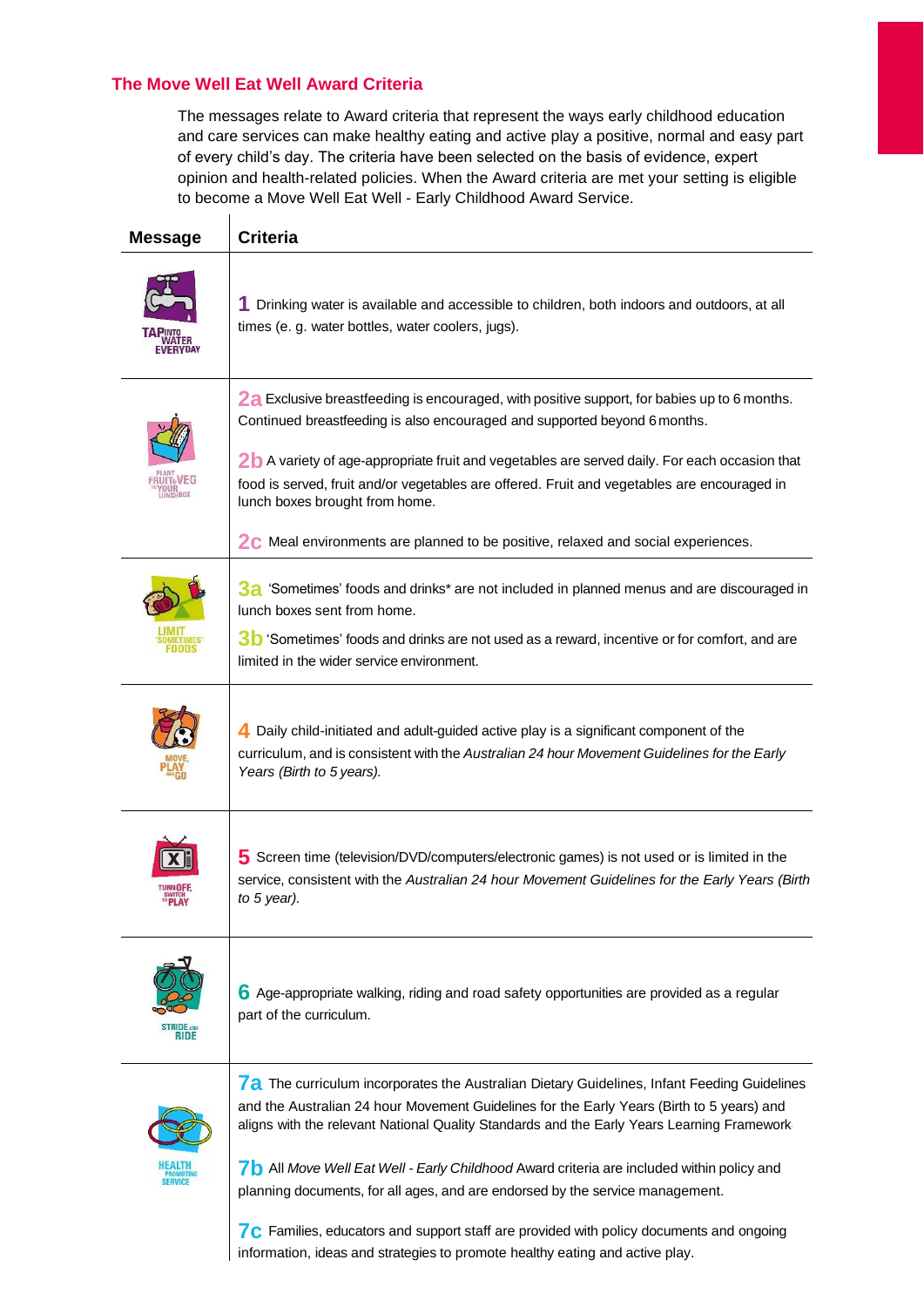#### **Why is Move Well Eat Well important?**

While many children enjoy a healthy lifestyle, there is a significant number of Tasmanian children who are missing out on the benefits of healthy eating and active play. Healthy eating and active play promotes physical, social and emotional health in children and provides opportunities for optimal learning.<sup>1</sup>

Many early childhood service educators and support staff recognise unhealthy eating and active play habits in children in their care. However there are still many people who are not aware of the serious long-term consequences of unhealthy eating and physical inactivity. Early education and care settings, childhood services and schools can play a key role in making 'healthier choices easier choices'.

#### **Reasons for action**

**Water:** By the time they are 5 years old around half of Australian children have decay in their baby teeth <sup>2</sup>. This decay is related to eating and drinking too much sugar, and sweet drinks are the largest single source of sugar for Australian children. <sup>3</sup>

**Fruit and Veg:** If 'sometimes' foods like hot potato chips are removed from the data, only 1% of children in early childhood are eating the recommended amount of vegetables. For fruit the numbers are higher with 78% of 2-3 year olds and 59% of 4-8 year olds eating the recommended amount. <sup>4</sup>

**Sometimes foods:** Australian toddlers are getting 30% of their daily energy from 'sometimes' foods and drinks and children 4-8 years old are getting 37%. <sup>5</sup>

**Active play:** Less than half of young children meet the daily recommended level of physical activity.<sup>6</sup>

**Screen time:** Tasmanian's aged 2-4 years spend an average of 77 minutes/day on sedentary screen-based activity, this exceeds the recommendation of a maximum of 60 minutes.<sup>7</sup>

**Active travel:** The use of active transport to and from school has declined by 42% between 1971 and 2013. Active transport, such as walking and riding to get to places, can contribute to the recommended levels of physical activity for children. <sup>8</sup>

Find out [more about the research](http://movewelleatwell.tas.gov.au/research) that underpins and guides *Move Well Eat Well*.

#### **Early years critical for development and learning**

Research shows that a child's experience in their first five years sets the course for the rest of their life.<sup>9</sup> The key protective factors that make a significant difference to improving outcomes for children include:

- secure attachment with a primary carer
- breastfeeding
- good nutrition and physical activity
- stimulating play-based learning experiences.<sup>10</sup>

#### **The role of early childhood services**

Health promotion programs, such as *Move Well Eat Well*, have an important place in early childhood education and care settings. The Move Well Eat Well – Early Childhood Award Program helps services work towards quality education and care standards and outcomes as determined in the following key sector national and state frameworks and curricula:

- The National Quality Standards for Early Childhood Education and Care Services
- The Early Years Learning Framework for Australia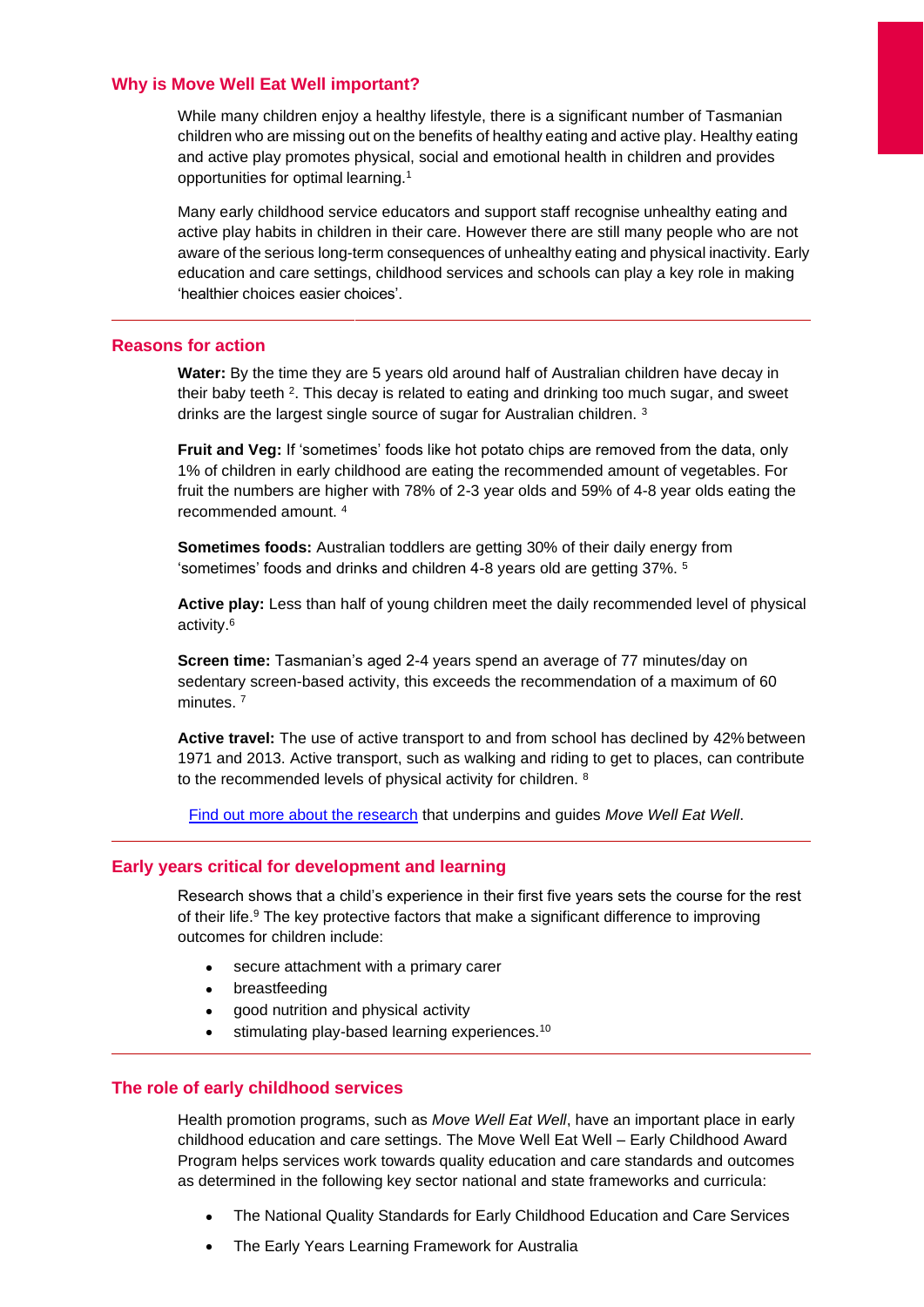Settings like Early Childhood Services are important places for the promotion and practice of healthy eating and active play. Healthy eating and active play benefit children by:

- helping to keep children happy and strong 11, 12, 13, 14
- promoting health and wellbeing including mental health and wellbeing in childhood and adult life 15, 16
- helping them to learn to enjoy a wide variety of foods and develop confidence in their bodies<sup>13</sup>
- increasing fine and gross motor skills and balance, agility, flexibility, coordination and cardio-vascular health
- contributing to an energy balance assisting in weight management
- learning to cooperate, share, problem solve and resolve conflict
- practising nurturance, guidance and other pro-social behaviours
- acting out skills and situations for life-developing communication skills. <sup>17</sup>

#### **Links to the National Quality Framework for Early Childhood Education and Care**

The *Move Well Eat Well* Award aligns with some of the Standards within the National Quality Framework, assisting services to meet the Standards. Read Service [examples](http://movewelleatwell.tas.gov.au/early_childhood_services/health_promoting_school/health_promoting_service_starter_pack/) of alignments.

#### **Links to the Early Years Learning Framework for early childhood education and care**

.

*Move Well Eat Well* aligns with the learning outcomes of the Australian Early Years Learning Framework. <sup>1</sup> When children are part of an environment where healthy eating and active play are normal in practice and policy they are best placed to develop, learn and have good health both in the present and into thefuture.

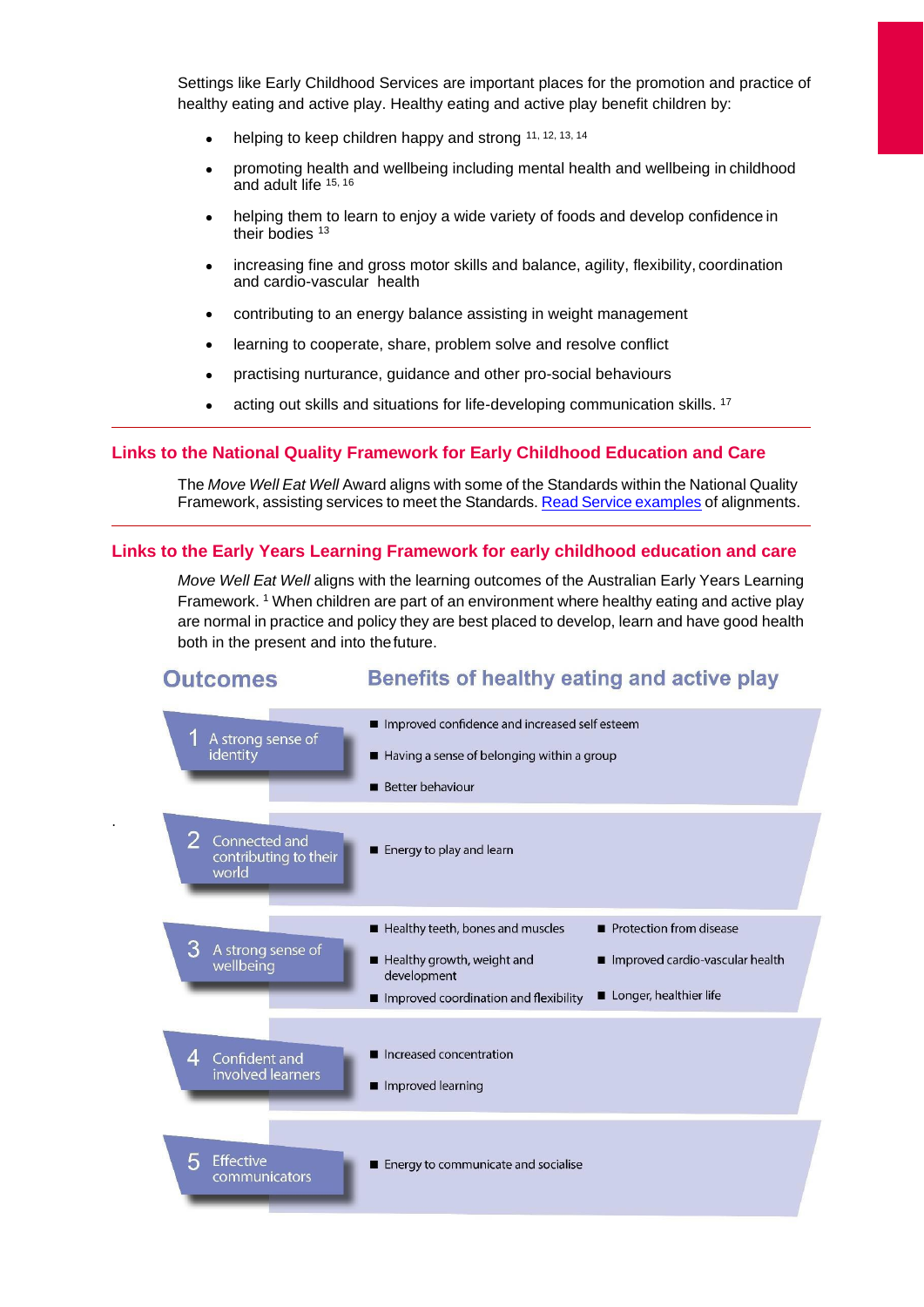## **A health promoting early childhood education and care services: Essential elements for healthy eating and active play**



Health Promoting Early Childhood Education and Care Services Adapted from the Protocols and Guidelines for Health Promoting Schools, International Union for Health Promotion and Education, 2005.

The World Health Organisation encourages services to take a health promoting settings approach to support children's healthy eating and active play. This approach encourages health initiatives to be incorporated into the day-to-day experiences at services. This wholeof-service approach outlines six essential elements across three key areas – supportive environments, teaching and learning, and working in partnerships (refer to Health promoting early childhood education and services diagram).

The *Move Well Eat Well* Award Program for early childhood education and care services is based on the World Health Organisation's Health Promoting Schools Model and can be adapted to meet the needs of different socio-economic, geographical and cultural environments.

#### **References**

1. Australian Government Department of Education and Training. Belonging, Being and Becoming. The Early Years Learning Framework for Australia. Viewed online 13 February 2019,

[https://docs.education.gov.au/system/files/doc/other/belonging\\_being\\_and\\_becoming\\_the\\_early\\_years\\_learning\\_framework\\_f](https://docs.education.gov.au/system/files/doc/other/belonging_being_and_becoming_the_early_years_learning_framework_for_australia.docx) [or\\_australia.docx](https://docs.education.gov.au/system/files/doc/other/belonging_being_and_becoming_the_early_years_learning_framework_for_australia.docx)

2. Australian Institute of Health and Welfare (2016) Oral health and dental care in Australia – key facts and figures 2015. Cat. No. DEN 229. Canberra: AIHW. Viewed online 21 November 2017, [https://www.aihw.gov.au/getmedia/57922dca-62f3-4bf7-](https://www.aihw.gov.au/getmedia/57922dca-62f3-4bf7-9ddc-6d8e550c7c58/19000.pdf.aspx?inline=true) [9ddc-6d8e550c7c58/19000.pdf.aspx?inline=true](https://www.aihw.gov.au/getmedia/57922dca-62f3-4bf7-9ddc-6d8e550c7c58/19000.pdf.aspx?inline=true)

3. Australian Bureau of Statistics, 2015, Australian Health Survey: consumption of added sugars, 2011-12. Canberra, ABS Catalogue No. 4364.0.55.011. Viewed online 1 December 2017[,](http://www.abs.gov.au/ausstats/abs%40.nsf/Lookup/by%20Subject/4364.0.55.011~2011-12~Main%20Features~Sources%20of%20Free%20Sugars~10) [http://www.abs.gov.au/ausstats/abs@.nsf/Lookup/by%20Subject/4364.0.55.011~2011-](http://www.abs.gov.au/ausstats/abs%40.nsf/Lookup/by%20Subject/4364.0.55.011~2011-12~Main%20Features~Sources%20of%20Free%20Sugars~10) [12~Main%20Features~Sources%20of%20Free%20Sugars~10](http://www.abs.gov.au/ausstats/abs%40.nsf/Lookup/by%20Subject/4364.0.55.011~2011-12~Main%20Features~Sources%20of%20Free%20Sugars~10)

4. Australian Bureau of Statistics. (2016). Australian Health Survey: Consumption of Food Groups from the Australian Dietary Guidelines, 2011-12. Canberra, ABS Catalogue No. 4364.0.55.012. Viewed online 19 October 2017[,](http://www.abs.gov.au/ausstats/abs%40.nsf/Lookup/by%20Subject/4364.0.55.012~2011-12~Main%20Features~Key%20Findings~1) [http://www.abs.gov.au/ausstats/abs@.nsf/Lookup/by%20Subject/4364.0.55.012~2011-](http://www.abs.gov.au/ausstats/abs%40.nsf/Lookup/by%20Subject/4364.0.55.012~2011-12~Main%20Features~Key%20Findings~1) [12~Main%20Features~Key%20Findings~1](http://www.abs.gov.au/ausstats/abs%40.nsf/Lookup/by%20Subject/4364.0.55.012~2011-12~Main%20Features~Key%20Findings~1)